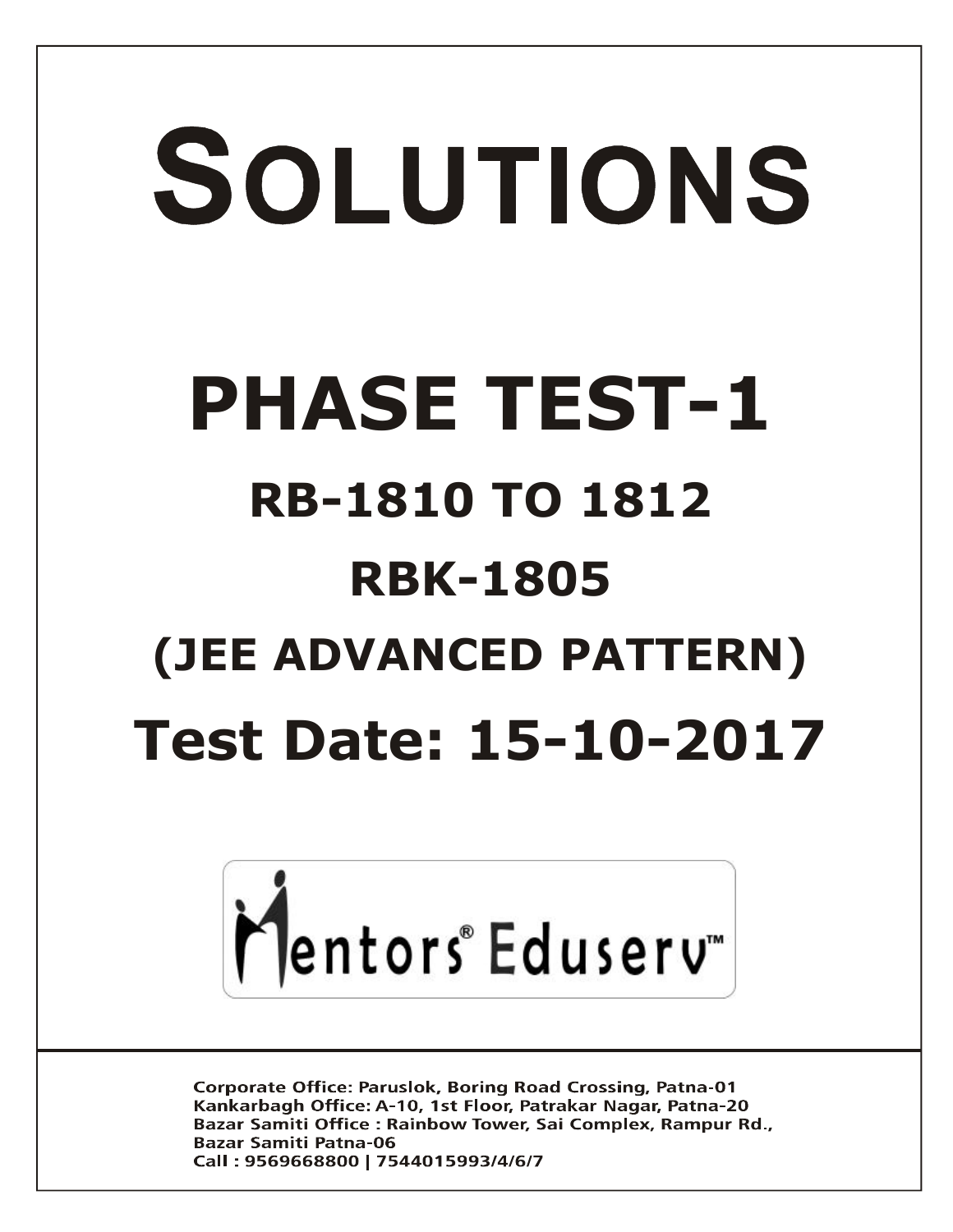# [ **2** ] **PHASE TEST-I (ADV) RB-1810-1812 & RBK-1805\_15.10.2017 CHEMISTRY 1. (B)** (III) is most acidic due to ortho effect and (I) is least acidic due to –NO<sub>2</sub> do not participated in resonance with benzene ring. Therefore acidic strength of  $(HI) > (IV) > (II) > (I)$ **2. (B)** Acidic strength  $\,\propto$  k $_{\rm a}$ a k  $k_a \alpha \frac{1}{2} \alpha \frac{1}{4}$  $P_{k}$  pH  $\alpha$  k<sub>a</sub>  $\alpha - \alpha$ **3. (A)** + M group increase the e – density **4. (B)** The moles of the gas in the bubble remains constant, so that  $n_1 = n_2$ . To calculate the final volume,  $V_2$ ,  $V_2 = V_1 \times \frac{P_1}{P_1} \times \frac{I_2}{T_1}$ 2 1  $V_2 = V_1 \times \frac{p_1}{r} \times \frac{T_2}{r}$  $p_2$  T<sub>1</sub>  $=$   $V_1 \times \frac{P_1}{P_1} \times \frac{P_2}{P_2}$ 2.0 mL  $\times$   $\frac{6.0 \text{ atm}}{4.0 \text{ Hz}} \times \frac{298 \text{ K}}{204 \text{ K}}$ 1.0 atm 281K  $= 2.0$  mL  $\times \frac{3.6 \text{ atm}}{4.8 \text{ atm}} \times \frac{4}{1}$  $= 12.72$  mL. **5. (A)** Let wt. of NH $_4$ NO $_3$  and  $(\mathrm{NH}_{4})_{_2}$ HPO $_4$  are x and y gram prespectively  $\frac{x}{2} \times 2 \times 14 + \frac{y}{122} \times 2 \times 14$ 80 132  $\times 100 = 30.4$  $x + y$  $\times$  2  $\times$  14 +  $\frac{J}{4.22}$   $\times$  2  $\times$  1  $\times$  100 = 3  $^{+}$  $\Rightarrow$  x : y = 2 : 1 **6. (D)**  $X_2O_3 + 3H_2 \longrightarrow 2X + 3H_2O$ 1mol 3mol  $(2a + 48)g$  6g 0.006 g  $\mathsf{H}_2$  is required by 0.1596 g oxide.  $\therefore$  6g H<sub>2</sub> will be required by 159.6g oxide.  $\therefore$  2a + 48 = 159.6  $\Rightarrow$  a = 55.8 where, a = atomic mass of metal M.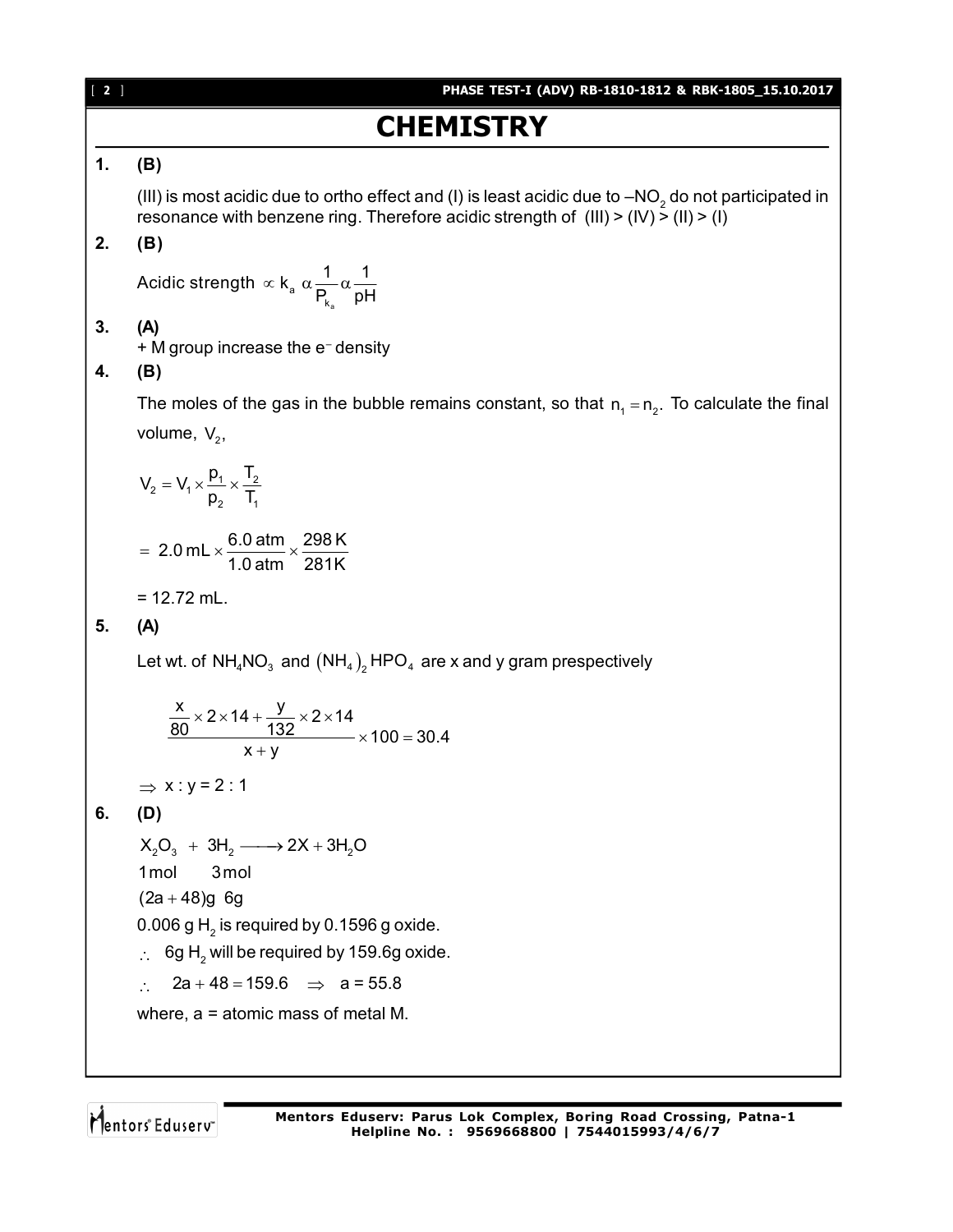### **PHASE TEST-I (ADV) RB-1810-1812 & RBK-1805\_15.10.2017** [ **3** ]

# **7. (C)**  $\Delta$ En < 1.7 – ionic bond (polar) The reason is that BaCl<sub>2</sub> has the biggest difference in electronegativity, which gives ionic character, we can tell this since electronegativity increases up and to the right on the periodic table and decreases down and to the left. Since Barium is farthest down and to the left. It has the lowest electronegativity which gives at the most ionic character. **8. (B)**  $NaOH \rightarrow Na + : \stackrel{\scriptsize \mathbb{Q}}{\Omega} \rightarrow H$ **9. (A), (D) 10. (B, D)**  $\therefore$  both are liquid & CH<sub>3</sub>OH is solute (less amount) Mass of  $CH_3OH = 30 \times 0.8 = 24$  g, Mass of  $C_2H_5OH = 60 \times 0.92 = 55.2 g$ Mass of solution =  $24 + 55.2 = 79.2$  g Volume of solution =  $\frac{79.2}{0.99}$  = 90 mL 0.88  $=$ Molarity =  $\frac{nCH_3OH}{V(1)} = \frac{24/32}{90} \times 1000$  $\frac{3}{\sqrt{(L)}} = \frac{21.62}{90} \times 1000 = 8.33$  mol L<sup>-1</sup> Molality =  $\frac{W_{\text{solute}}}{W_{\text{solvent}}}$  $\frac{n_{\text{solute}}}{n} = \frac{24/32}{75.8} \times 1000$  $\frac{W_{\text{solute}}}{W_{\text{solvent}}(kg)} = \frac{244.782}{55.2} \times 1000 = 13.59$ Mole fraction of solute = 24  $\frac{32}{24}$  55.2 = 0.385 32 46  $=$  $\ddot{}$ Mole fraction of solvent =  $1 - 0.385 = 0.615$ **11. (A), (B) 12. (A,B,C)**  $\mathsf{CH}_3$  $CH_{3}$  $\mathsf{CH}_3$ N  $\theta = 120^{\circ}$ No back bonding due to carbon has no vacant arbital.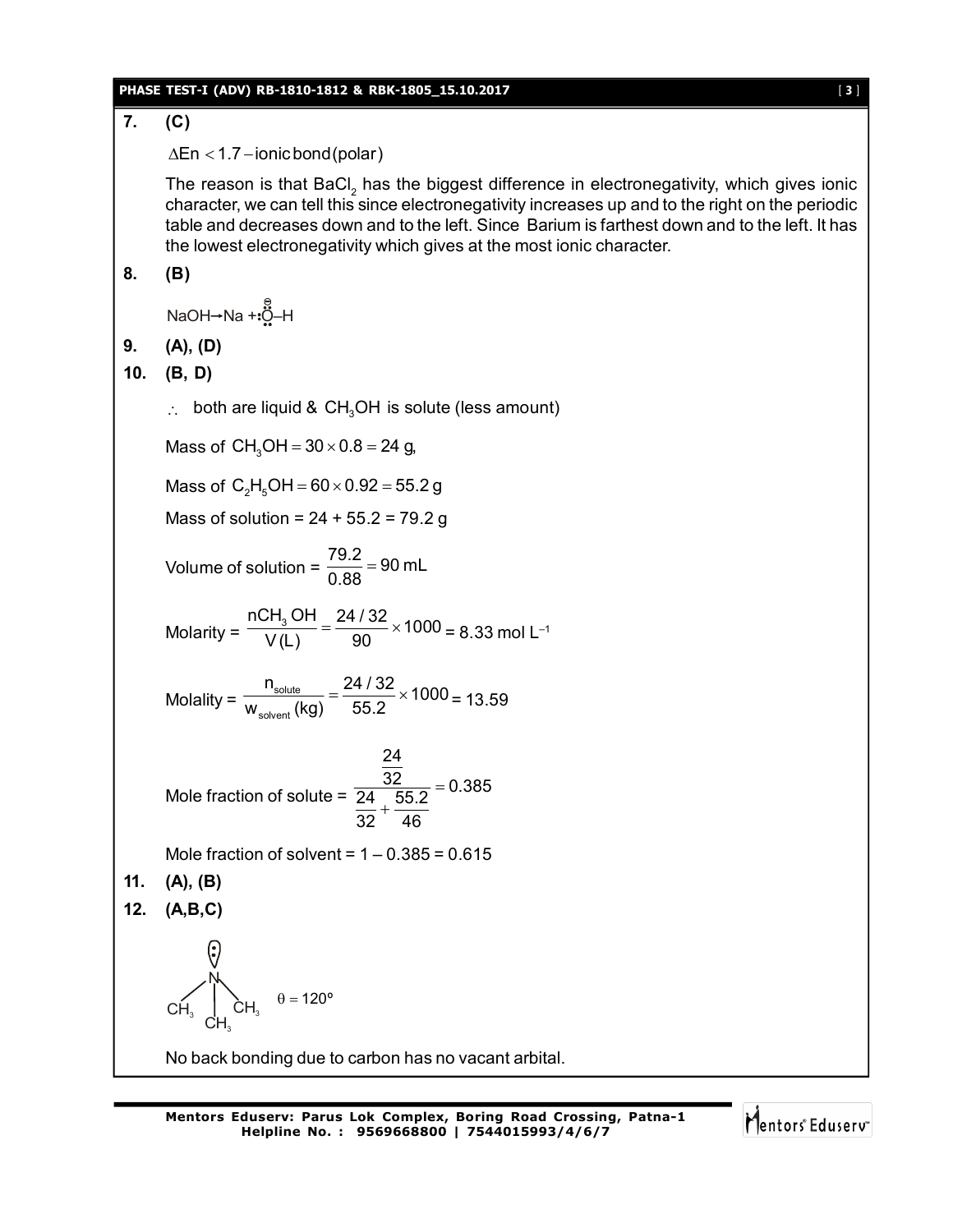

SiH. H<sub>3</sub>Si<u>—N</u>  $Sp<sup>2</sup>$ 

 $SiH<sub>2</sub>$ 

SiH. **Trisilylamine** 

V sp<sup>3</sup><br>M

ŚiH,

 $\mathsf{SiH}_\mathsf{3}$ 

(A) Nitrogen changing the hybridisation from sp<sup>3</sup> to sp<sup>2</sup> to acheive [2p – 3d]  $\pi$  effective back bonding.

(B) Trisilylamine has less basic due to back bonding tendency and Trimethylamine has no back bonding.

(C) Trisilylamine has  $p\pi - d\pi$  back bonding.

# **13. (B)**

At constant temperature T, V  $_{\infty}$ 1  $\frac{1}{P}$  (for 1 mol gas).

Thus, correct sequence of volume will be :

$$
V_1 < V_2 < V_3 < V_4
$$

**14. (B)**

$$
M = \frac{V}{11.2} = \frac{11.2}{11.2} = 1
$$

- $\therefore$  M  $\Rightarrow$  1 and mol. mass of H<sub>2</sub>O<sub>2</sub> = 34
- $\therefore$  34 g H<sub>2</sub>O<sub>2</sub> persent per litre of solution of

3.4g  $H_2O_2$  present per 100 mL of solution.

# **15. (B)**

m.eq. of  $(MnO<sub>4</sub>)<sub>2</sub> = m.eq.$  of  $H<sub>2</sub>O<sub>2</sub>$ 

$$
\left(\therefore M = \frac{33.6}{11.2} \Rightarrow 3\right)
$$
\n
$$
\frac{w}{375} \times 10 \times 1000 = 3 \times 125 \times 2; \qquad w = 28.125
$$
\n
$$
\% \text{ purity} = \frac{w}{40} \times 100
$$
\n
$$
= \frac{28.125}{40} \times 100 = 70.31
$$
\n16. (A)\n17. (C)\n18. (C)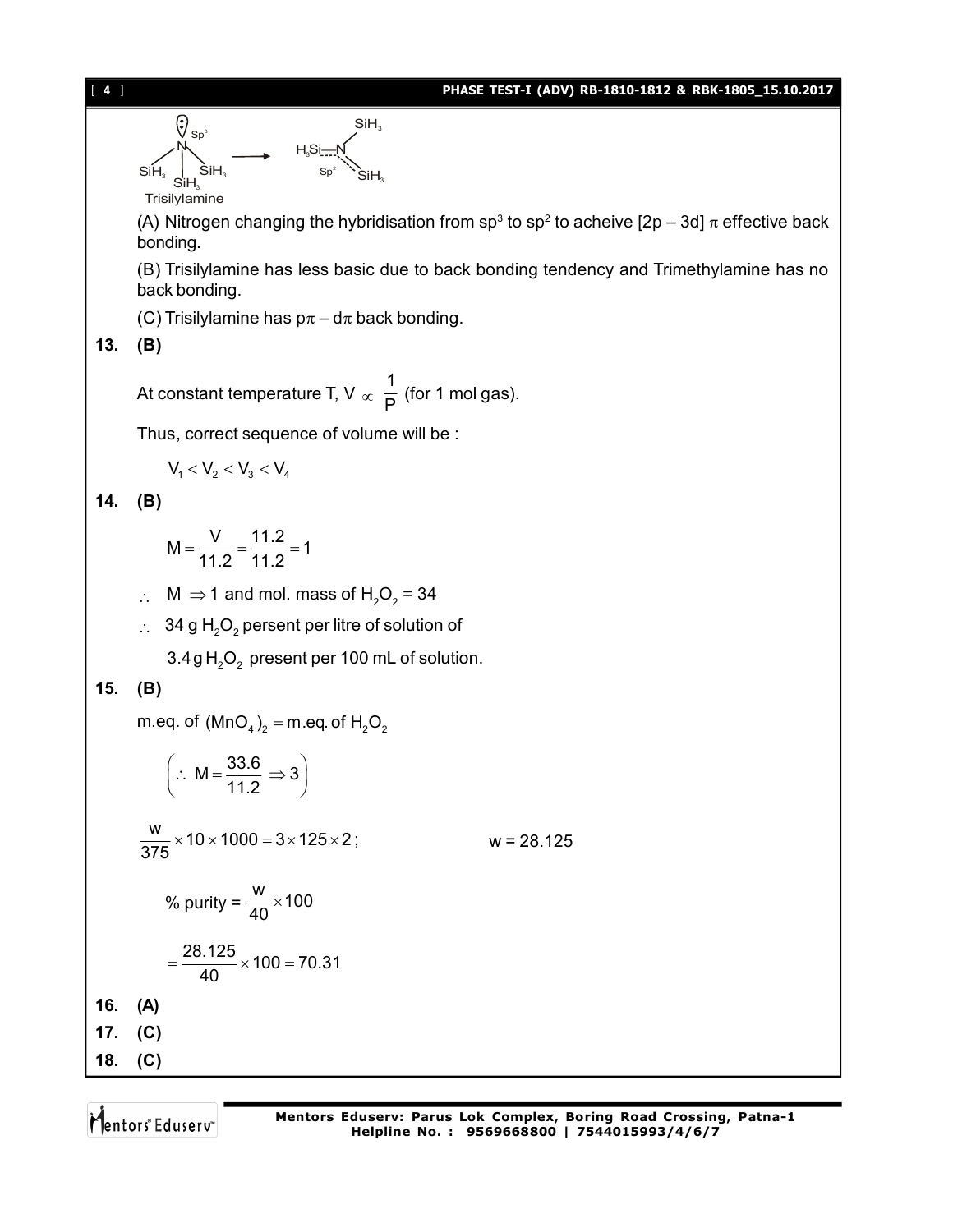### **PHASE TEST-I (ADV) RB-1810-1812 & RBK-1805\_15.10.2017** [ **5** ]

**19. (3)** In HPh, Eq. of NaOH + Eq. of Na $_{2}$ CO $_{3}$  = Eq. of HCl  $(0.5)$   $(1)$  +  $(0.5)$   $(1)$  =  $(x)$   $(1)$  x = 1 In MeOH, Eq. of NaOH + Eq. of Na $_2$ CO $_3$  + Eq. of NaHCO $_3$  = Eq. of HCl  $(0.5)$  $(1)$  +  $(0.5)$  $(2)$  +  $(0.5)$  $(1)$  =  $(y)$  $(1)$  = 2  $x + y = 3$ **20. (7)** Balanced redox reaction  $28NO_3^- + 3As_2S_3 + 4H_2O \longrightarrow 6AsO_4^{3-} + 28NO + 9SO_4^{2-} + 8H^+$ **21. (9)**  $p_f = 1 + \frac{36}{76} = \frac{112}{76}$  atm.  $=1+\frac{36}{76}=\frac{112}{76}$  atm. Final height = 19 cm  $p_{\text{f}}$ =1 atm, initial length =  $h_{\text{i}}$  cm  $\therefore$  Boyle's law  $P_i V_i = p_f V_f$  $1 \times h_i A = \frac{112}{76} \times 19A$  $\times$  h<sub>i</sub>A =  $\frac{1.12}{70}$   $\times$  1 76  $h_i = 28$  cm  $\therefore$  The length by which the Hg column shifts down = h<sub>i</sub> - h<sub>f</sub> = 9 **22. (7)**  $3<sup>1</sup>$  $2 \mid 2$  $\overline{4}$ **23. (6)**  $HC = C - C - CH = C = CH_2$ <br>  $2 - C = N$ CH. The negative charge is delocalised on the marked carbon atoms (1 - 6).

Mentors Eduserv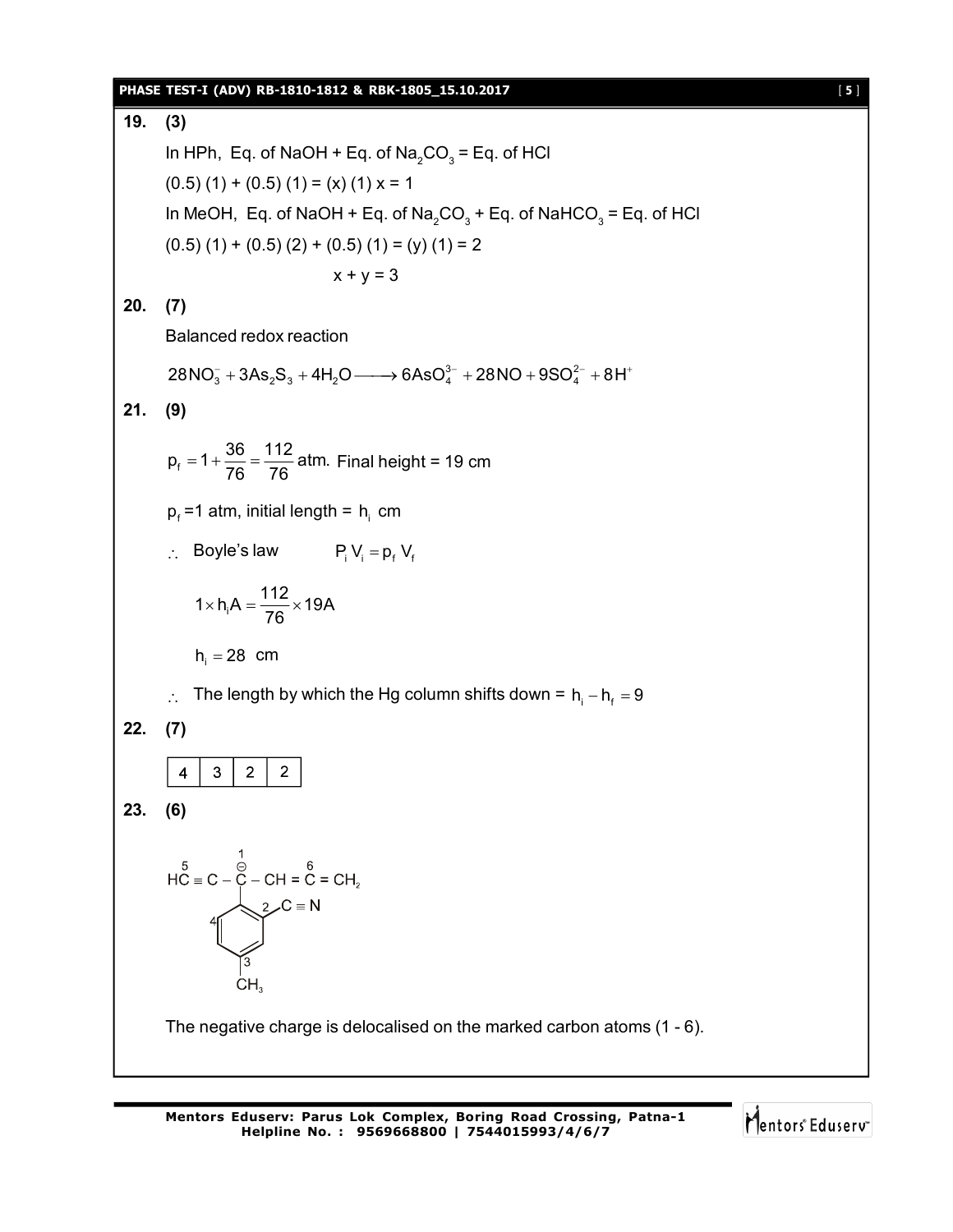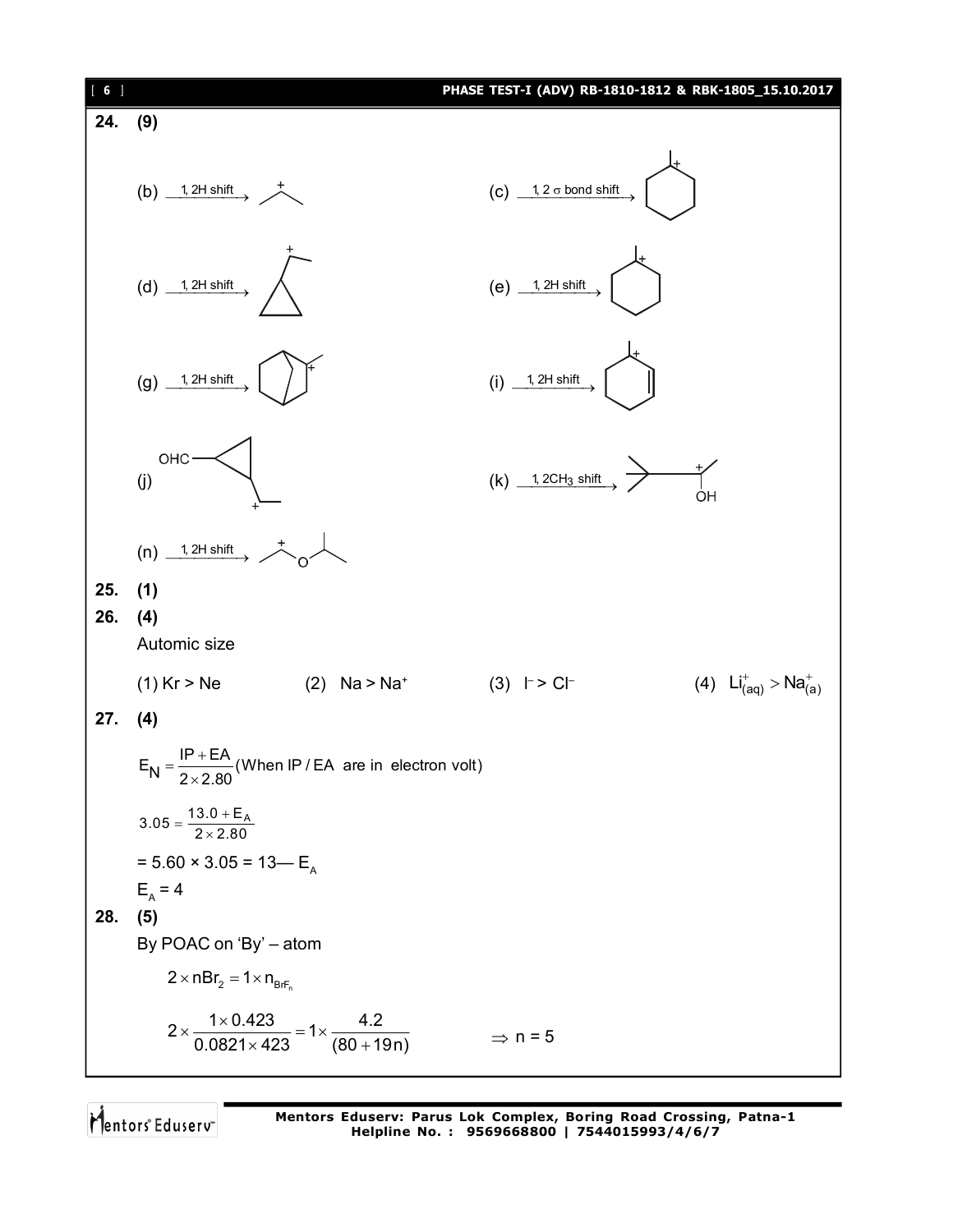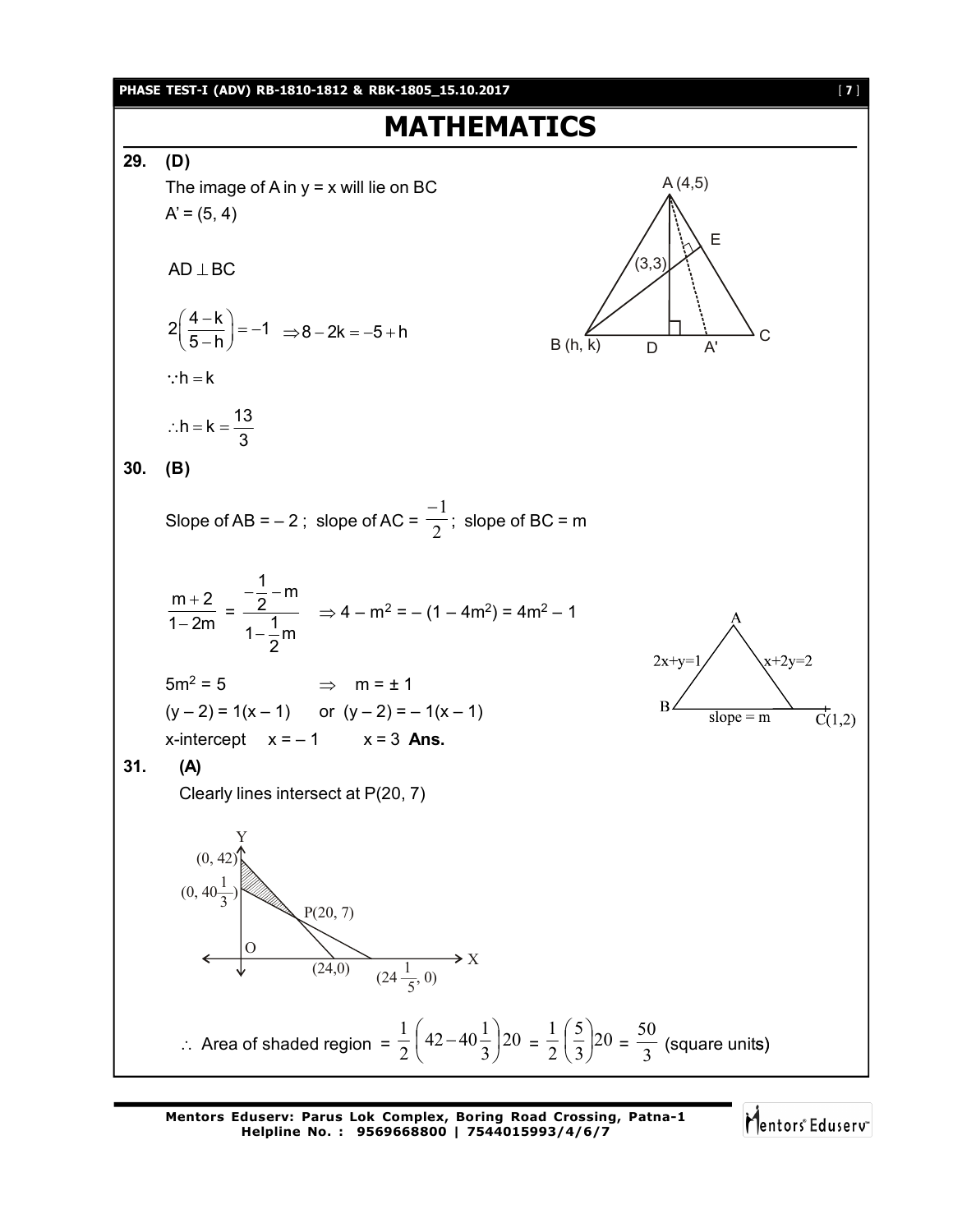

**Mentors Eduserv: Parus Lok Complex, Boring Road Crossing, Patna-1 Helpline No. : 9569668800 | 7544015993/4/6/7**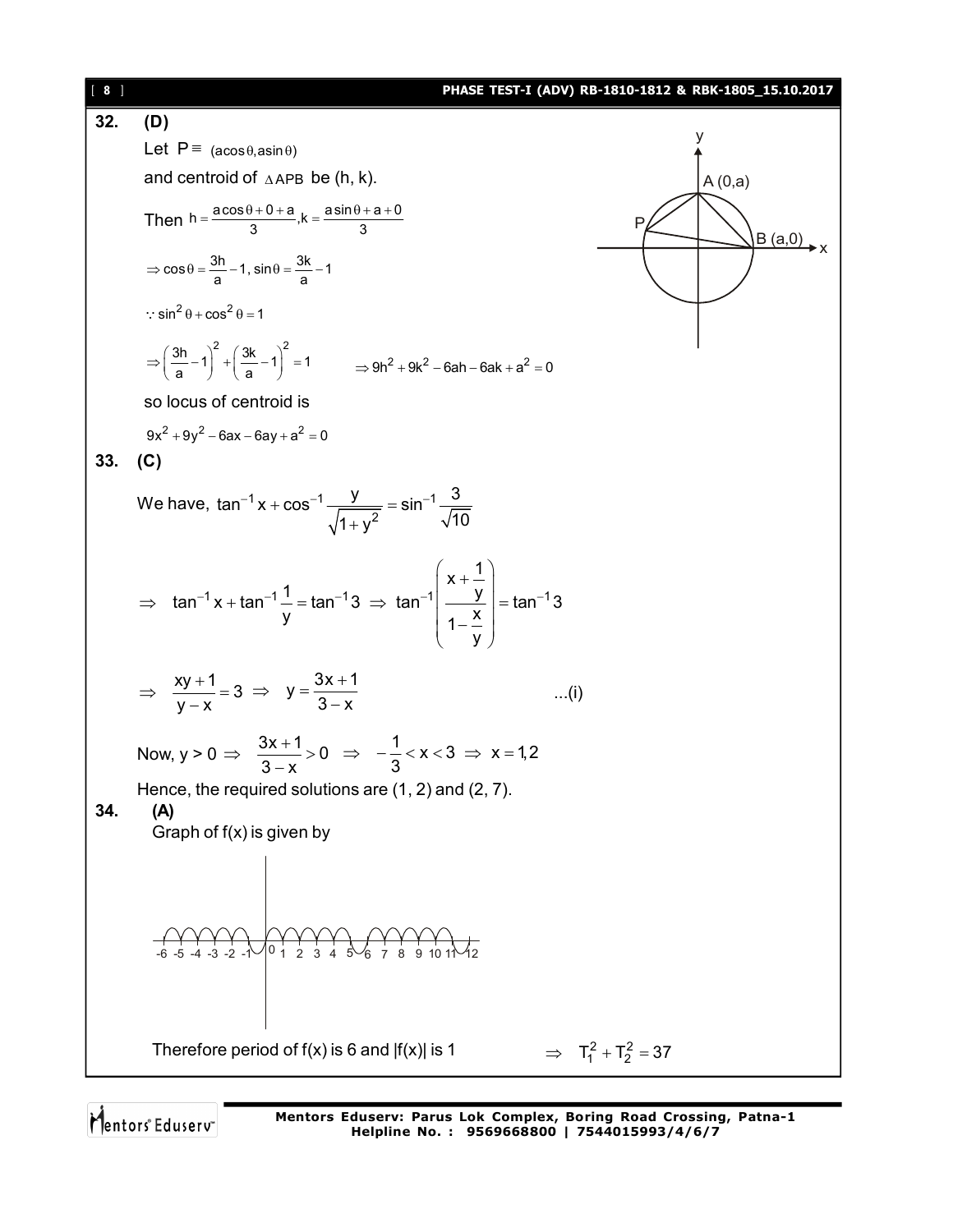### **PHASE TEST-I (ADV) RB-1810-1812 & RBK-1805\_15.10.2017** [ **9** ]

**35. (D)**  $x^2 + 4x + \alpha^2 - \alpha \ge 0 \ \forall \ x \in \mathsf{R}$ According to given condition we must have D = 0  $\Rightarrow$   $\alpha = \frac{1 \pm \sqrt{17}}{2}$  $\Rightarrow \alpha = \frac{1\pm\pi}{2}$ **36. (D)**  $x = \frac{10[x] - 14}{1}$  $[x] + 1$  $=\frac{10[x]-}{x+1}$  $\ddot{}$  $\therefore$  [x]  $\leq$  x  $\leq$  [x] + 1  $\therefore$  [x] = 2,6,7 **37. (A,C)**  $2x^{2} + 5xy + 2y^{2} + 4x + 5y + a = 0$  represents a pair of line.  $\therefore \Delta = 0 \Rightarrow a = 2$ : the seperate straight lines are  $2x + y + 2 = 0$  and  $x + 2y + 1 = 0$ . If  $b = 2$ , then two of the three lines are parallel and then  $n = 2$ . If  $b = 1/2$ , then again two lines are parallel and then  $n = 2$ . If  $b = 5$ , then the lines are concurent, and then  $n = 0$ . **38. (A, D)** f  $(x) =$  $ax^2 + bx$  for  $-1 < x < 1$  $\frac{a-b-1}{2}$  x = -1  $\frac{a+b+1}{2}$  x = 1  $\frac{1}{x}$  for  $x > 1$  or  $x < -1$  $ax^2 + bx$  for  $-1 < x < 1$ <br>  $\frac{a-b-1}{2}$   $x = -1$ <br>  $\frac{a+b+1}{2}$   $x = 1$ <br>  $\frac{1}{x}$  for  $x > 1$  or  $x < -1$ for continuity at  $x = 1$  $a + b = 1$  ....(1) for continuity at  $x = -1$  $a - b = -1 \Rightarrow a - b = -1$  ....(2) hence  $a = 0$  and  $b = 1$ **39. (A, C)**  $4^x - 2^{x+2} + 5 + ||b-1| - 3 = siny$  $x = 4^x - 2^x \cdot 4 + 4 + 1 + ||b - 1| - 3 = siny$  $\Rightarrow$   $(2^{x} - 2)^{2} + 1 + ||b - 1| - 3 = | \sin y |$ Now, LHS  $\geq$  1 and RHS  $\leq$  1, equality is possible only when LHS = RHS = 1.

Mentors Eduserv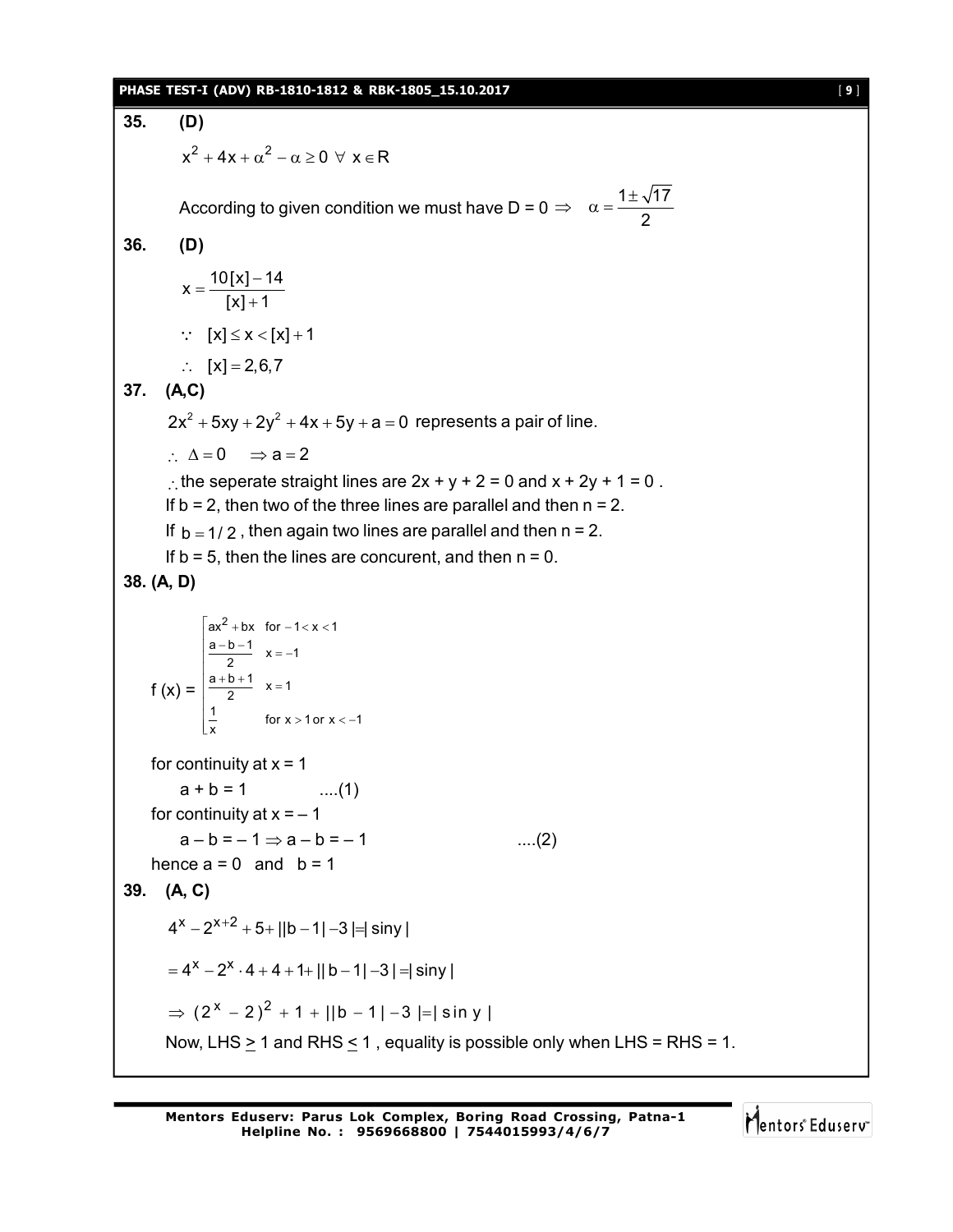### [ **10** ] **PHASE TEST-I (ADV) RB-1810-1812 & RBK-1805\_15.10.2017**

:.  $||b - 1| - 3| = 0$  $\Rightarrow$  | b - 1 | = 3  $\Rightarrow$  b - 1 =  $\pm$ 3  $\therefore$  b = 4, -2 **40. (A, B, C,D)** A B C  $\mathsf Q$ R O P L  $\theta$ If CL || AP then OL = OA – AL = OA – CQ =  $36 - 9 = 27$  $\sin \theta = \frac{\text{OL}}{\text{OC}} = \frac{27}{45} = \frac{3}{5} \implies \tan \theta = \frac{3}{4}$ 4  $\ddot{\cdot}$  $\angle$ APB = 2 $\theta$  = 2tan<sup>-1</sup> $\frac{3}{4}$  = sin<sup>-1</sup> $\left(\frac{24}{25}\right)$ 4 25 Further, length of common tangent is distance between points of contact = AQ Here,  $AQ = Cl = \sqrt{45^2 - 27^2} = 36$ Also, area  $(\triangle OAP) = \frac{1}{2}OA \times AP = \frac{1}{2} \times 36 \times 48 = 864$ **41. (A, D)** We have line  $x + \lambda y = 1 + k\lambda$  $\Rightarrow (x-1) + \lambda (y-k) = 0$  (L<sub>1</sub> +  $\lambda I_2 = 0$ ) hence  $(1,k)$  lies on circle C<sub>1</sub>  $\Rightarrow$  k<sup>2</sup> + 1 = 4  $\Rightarrow$  k =  $\pm \sqrt{3}$  $\Rightarrow$  length of tangent from (1, ±3) to the circle C<sub>2</sub> is  $\sqrt{1 + 9 - 1} = 3$ **42. (B) 43. (A) 44. (D)**  $x = 3^{\log 5 - \log 7}$  $y = 5^{\log 7} - \log 3$  $Z = 7$ log3 – log5  $\therefore$   $x \cdot y \cdot z = 1$   $\therefore$   $A = 1$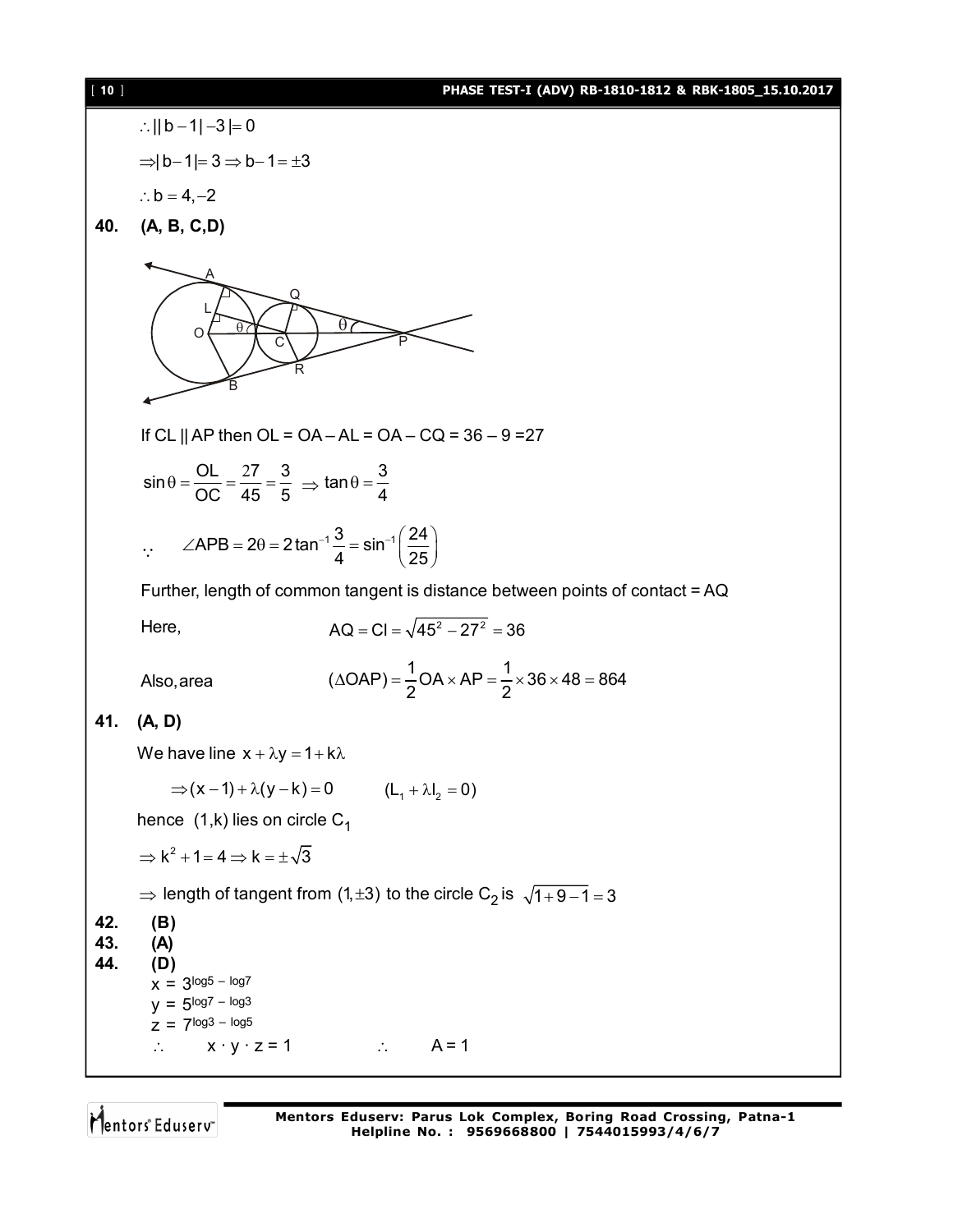### **PHASE TEST-I (ADV) RB-1810-1812 & RBK-1805\_15.10.2017** [ **11** ]

 $log_2 (6 log_2 |x| - 3) - log_2 (4 log_2 |x| - 5) = log_2 3$ 3  $4\log_2 |x| - 5$  $6\log_2 |x| - 3$ 2  $\frac{2^{|\mathbf{A}|}^{|\mathbf{B}|}}{1-\mathbf{B}^{|\mathbf{C}|}}=$  $\overline{\phantom{0}}$  $\overline{\phantom{0}}$ let  $log_2 |x| = t$  :  $\frac{6t-3}{4t-5} = 3$ 4t  $-5$  $\frac{-3}{5}$  =  $\overline{\phantom{a}}$ 6t – 3 = 121 – 15, 6t = 12 t = 2, log<sup>2</sup> | x | = 2, | x | = 4 x = ± 4  $B = 16 + 16 = 32$  $\log_2$  (log<sub>2</sub>3) + log<sub>2</sub> (log<sub>3</sub>4) + log<sub>2</sub> (log<sub>4</sub>5) + log<sub>2</sub> (log<sub>5</sub>6) + log<sub>2</sub> (log<sub>6</sub>7) + log<sub>2</sub> (log<sub>7</sub>8)  $=$   $log_2 (log_2 8) = log_2 3$  $\therefore$  C = 1. **Ans.**] **45. (D) 46. (C)**  $f(xf(y)) = x^2y^n$ , (n  $\in$  R) ------(1) putting  $x = 1$ ,  $f(f(y)) = y^n$ Now putting  $f(y) = \frac{1}{x}$  in ------(2) n 2  $f(1) = \frac{y^{11}}{(f(y)^2)} \Rightarrow$  put y = 1 2  $f(1) = \frac{1}{(f(1))^2} \Rightarrow (f(1))^3 = 1 \Rightarrow f(1) = 1$  $\Rightarrow$  : f(x) = x<sup>2</sup>  $2f(x) = e^x$  $2x^2 = e^x$ for  $x > 0$ **47. (1)** a =  $log_{12}18$  & b =  $log_{24} 54$  $a=\frac{b}{\log_2 12}$ log<sub>2</sub>18 2  $\frac{210}{0.12}$  =  $\left(\frac{2100}{2} \cdot \frac{3+1}{2}\right)$ J  $\mathcal{L}$  $\overline{\phantom{a}}$  $\overline{\mathcal{L}}$ ſ  $^{+}$  $^{+}$  $log_2 3 + 2$  $2log_2 3 + 1$ 2  $\left(\frac{2^{3+1}}{3+2}\right)$ , b= $\frac{\log_2 34}{\log_2 24}$ log<sub>2</sub>54 2  $\frac{2^{34}}{2^{24}} = \left(\frac{3100}{2^{3} + 1}\right)$ J  $\mathcal{L}$  $\overline{\phantom{a}}$  $\overline{\mathcal{L}}$ ſ  $^{+}$  $^{+}$  $log_2 3 + 3$  $3$ log<sub>2</sub>  $3 + 1$ 2 2 Let  $log_2 3 = x \Rightarrow a = \left(\frac{2x+1}{x+2}\right)$  $\left(\frac{2x+1}{2}\right)$  $\backslash$ ſ  $^{+}$  $^{+}$  $x + 2$  $\left(\frac{2x+1}{x+2}\right)$  b =  $\left(\frac{3x+1}{x+3}\right)$  $\left(\frac{3x+1}{2}\right)$  $\overline{\phantom{0}}$ ſ  $^{+}$  $^{+}$  $x + 3$  $3x + 1$ ab+5(a – b) =  $\frac{(2x+1)(3x+1)}{(x+2)(x+3)}$  $(+ 2)(x +$  $+\frac{1}{2}(3x+1)+5\left(\frac{2x+1}{x+2}-\frac{3x+1}{x+3}\right)$  $\left(\frac{2x+1}{x+2}-\frac{3x+1}{x+2}\right)$  $\overline{\phantom{0}}$ ſ  $^{+}$  $\frac{x+1}{+2} - \frac{3x+1}{x+3}$  $^{+}$  $x + 3$  $3x + 1$  $x + 2$  $2x + 1$ 

Mentors Eduserv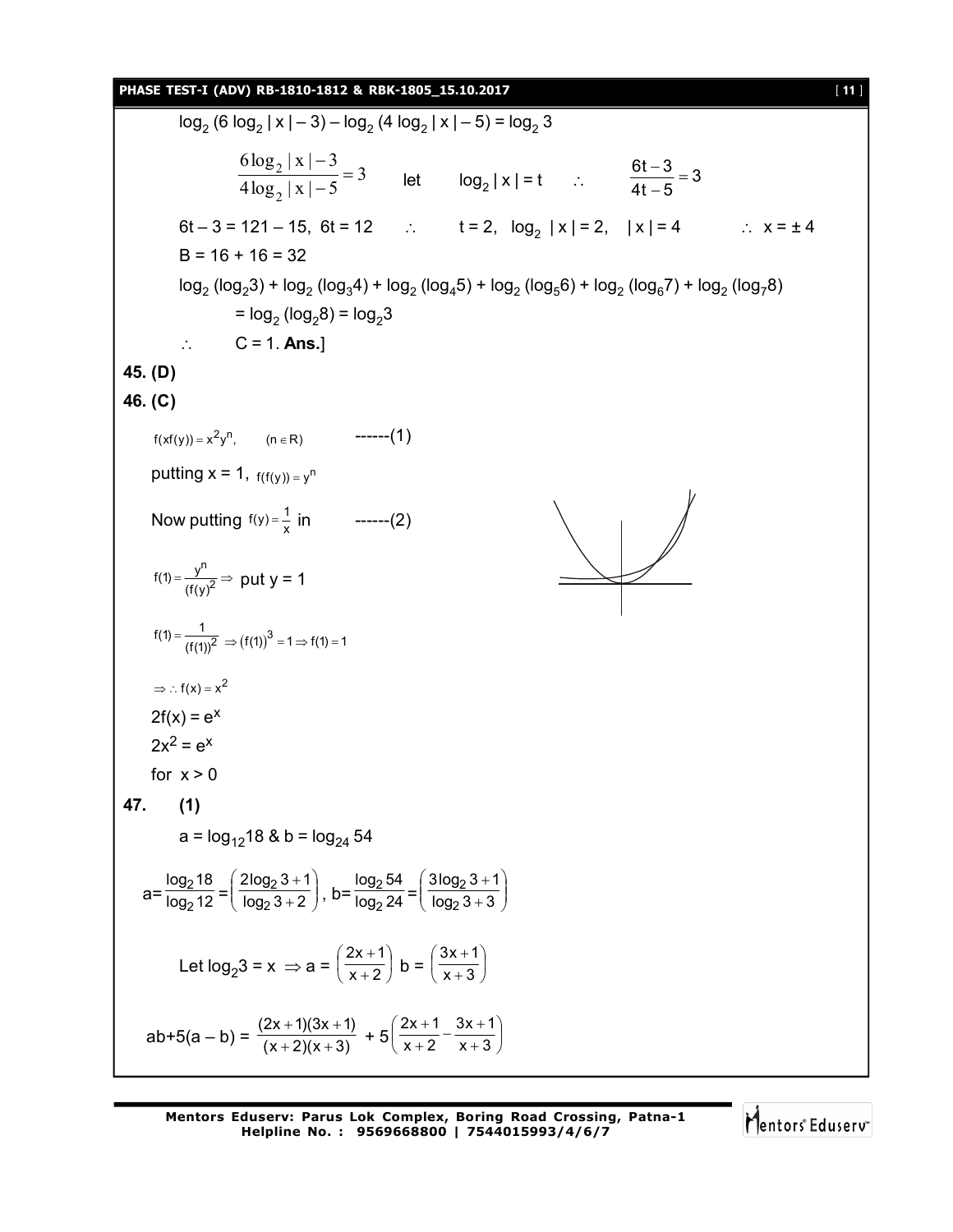# [ **12** ] **PHASE TEST-I (ADV) RB-1810-1812 & RBK-1805\_15.10.2017**

$$
= \frac{6x^2 + 5x + 1 + 5(2x^2 + 7x + 3 - 3x^2 - 7x - 2)}{(x + 2)(x + 3)}
$$
  
\n
$$
= \frac{x^2 + 5x + 6}{(x + 2)(x + 3)} = \frac{(x + 2)(x + 3)}{(x + 2)(x + 3)} = 1
$$
  
\n48. (1)  
\nAny line through A (10, -8) is  $\frac{x - 10}{\cos 0} = \frac{y + 8}{\sin 0} = r$   
\n⇒ x = 10 + r cos θ, y = -8 + r sin θ  
\nIf the point lies on the curve  $x^2 - xy + y^2 + 4x - 5y - 2 = 0$ , then  
\n
$$
(10 + r cos θ)^2 - (10 + r cos θ)(r sin θ – 8) + (r sin θ – 8)^2 + 4(10 + r cos θ) – 5(r sin θ – 8) – 2 = 0
$$
  
\n⇒  $r^2(1 - sin θ cos θ) + r(32 cos θ – 31 sin θ) + 322 = 0$   
\n∴  $r_1 + r_2 = \frac{31 sin θ - 32 cos θ}{1 – sin θ cos θ}$ ,  $r_2 = \frac{322}{1 – sin θ cos θ$   
\nLet AB =  $r_1$ , AC =  $r_2$ , and AP = r, then  $\frac{2}{r} = \frac{1}{r_1} + \frac{1}{r_2}$   
\n⇒ 644 = 31 r sin θ – 32r cos θ = 31(y + 8) – 32(x – 10)  
\n⇒ 32x – 31y + 76 = 0  
\n∴ a = 32, b = – 31  
\n49. (5)  
\n3x – 7 ≤ x<sup>2</sup> – 3x + 2 < 3x – 7 + 1 & 8, 3x ∈ Z  
\n⇒ 0 ≤ x<sup>2</sup> – 6x + 9 < 1 & 8, 3x ∈ Z  
\n⇒ 0 ≤ x<sup>2</sup> – 6x + 9 < 1 & 8, 3x ∈ Z  
\n⇒ 2 < x < 4  
\n⇒ 3x – n for some n ∈ Z  
\n⇒ 2  $\frac{1}{3}$ , n ∈ Z  
\n⇒ n ∈ {7,8,9,10,11} &

Mentors<sup>e</sup> Eduserv<sup>-</sup>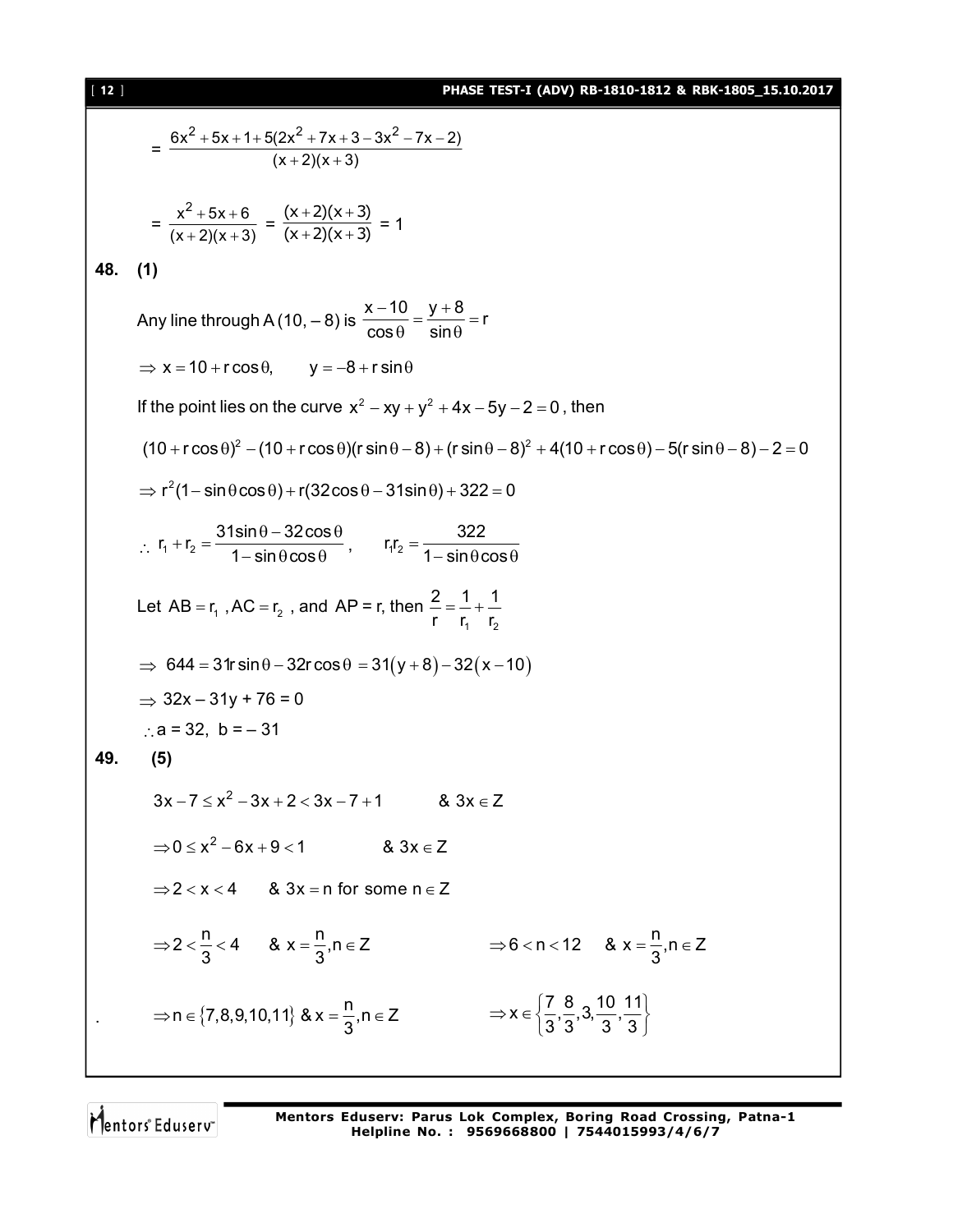### **PHASE TEST-I (ADV) RB-1810-1812 & RBK-1805\_15.10.2017** [ **13** ]

**50. (4)**

The period of the function is 8

$$
\therefore \sum_{r=0}^{\infty} (f(1+8r))^{r} = 5
$$
  
\n⇒ 1+f(1) + (f(1))<sup>2</sup> + ...∞ terms = 5  
\n
$$
\frac{1}{1-f(1)} = 5
$$

 $5f(1) = 4$ 

# **51. (8)**

By symmetry, the quadrilateral is a rectangle having  $y = x$  and  $y = -x$  as axis of symmetry. Let (a, b) be one of the vertex then Area = 2  $|a^2-b^2|$ 

$$
= 2\sqrt{(a^4 + b^4 - 2a^2b^2)} = 16
$$

**52. (2)**

$$
\left[\cot^{-1} x\right] + 2\left[\tan^{-1} x\right] = 0, \text{ will be satisfied only when}
$$

$$
\left[\cot^{-1} x\right] = 0 \& \left[\tan^{-1} x\right] = 0
$$

$$
\text{or } \left[\cot^{-1} x\right] = 2 \& \left[\tan^{-1} x\right] = -1
$$

**Case–I**  $\left[\cot^{-1} x\right] = 0 \Rightarrow x \in (\cot 1, \infty)$ 

$$
& \left[ \tan^{-1} x \right] = 0 \Rightarrow x \in [0, \tan 1)
$$
  
 
$$
\therefore x \in (\cot 1, \tan 1)
$$

$$
\textbf{Case-II} \left[ \text{cot}^{-1} x \right] = 2 \Longrightarrow x \in (\text{cot} 3, \text{cot} 2]
$$

Mentors Eduserv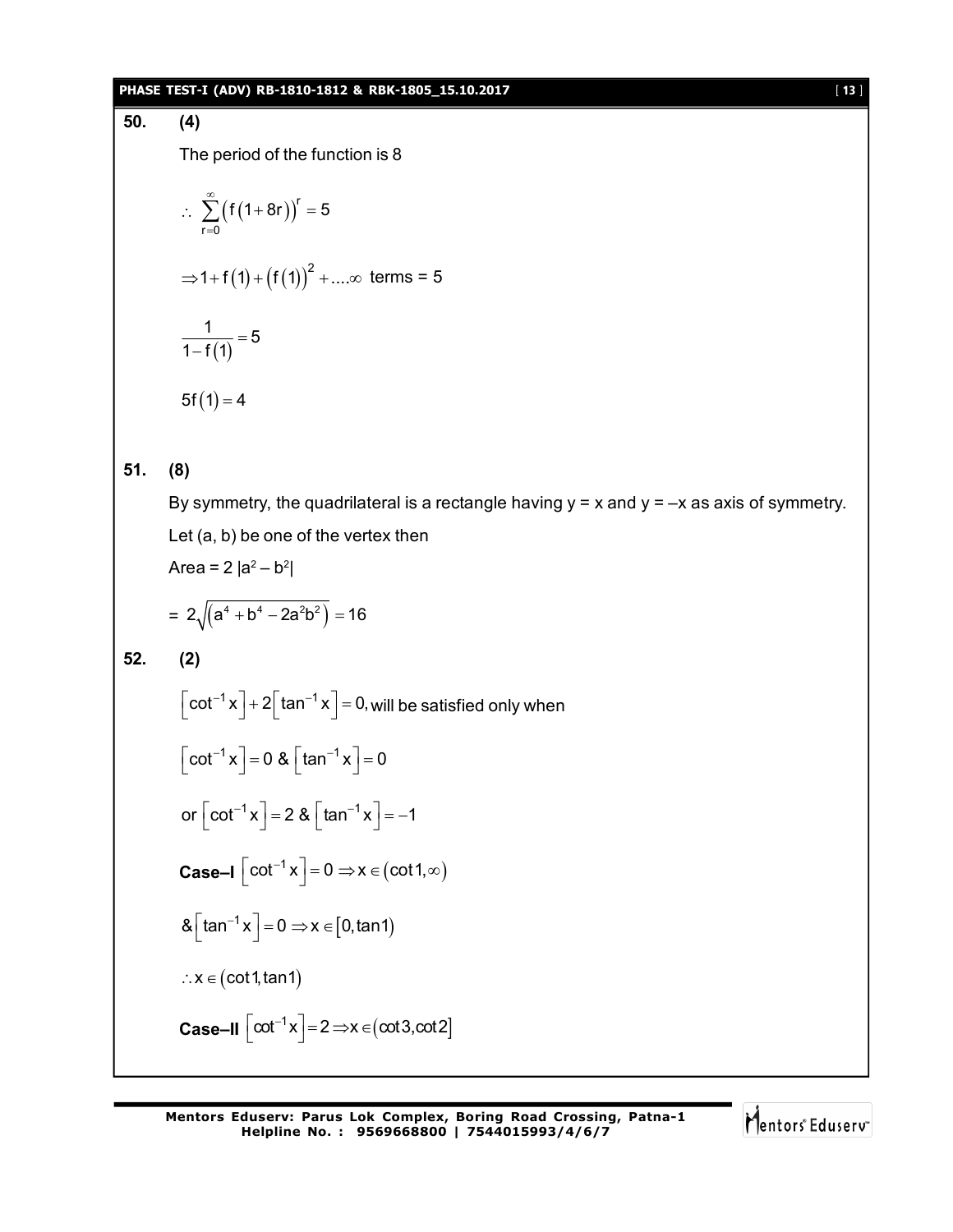**14.1 PIASE TEST-1 (ADV) RB-1810-1812 & RBK-1805\_1510.2017**\n8. [tan<sup>-1</sup>x] = -1 \Rightarrow x \in [-tan1,0012]

\nThus the solution set for the given equation is

\n
$$
[-tan1,cot2] \cup (cot1,tan1) \Rightarrow x = 1, -1
$$

\n**53.** (7)

\nLet  $x = 1 + f$   $0 \le f < 1$ 

\n
$$
731 + \left[f + \frac{1}{19}\right] + \left[f + \frac{1}{20}\right] + ... + \left[f + \frac{1}{91}\right] = 546
$$

\nNow  $546 = 7 \times 73 + 35$ 

\n $\Rightarrow 1 = 7$ 

\n**54.** (4)

\nCentre = C<sub>n</sub> = 1 + (n - 1), 3 \Rightarrow C<sub>n</sub> = 3n - 2

\nC<sub>s</sub> = (13,0), C<sub>s</sub> = (7,0)

\nRadius = R<sub>n</sub> = ar<sup>n-1</sup> = 2<sup>n-1</sup> \Rightarrow R<sub>s</sub> = 4

\ntangents from C<sub>5</sub>(13,0) to C<sub>3</sub> are given by  $y - 0 = m(x - 13) \Rightarrow m = \pm \frac{2}{\sqrt{5}} \Rightarrow m, m_2 = \frac{4}{5}$ 

\n**55.** (1)

\n
$$
\lim_{x \to \infty} \left\{ x^{3c-1} \left\{ 1 + \left( \frac{4}{x} + \frac{1}{x^3} \right)^c - x \right\}
$$
\n
$$
\lim_{x \to \infty} x \left[ x^{3c-1} \left\{ 1 + \left( \frac{4}{x} + \frac{1}{x^3} \right) \right\}^c - 1 \right]
$$

\n3c = 1

Mentors<sup>®</sup> Eduserv<sup>®</sup>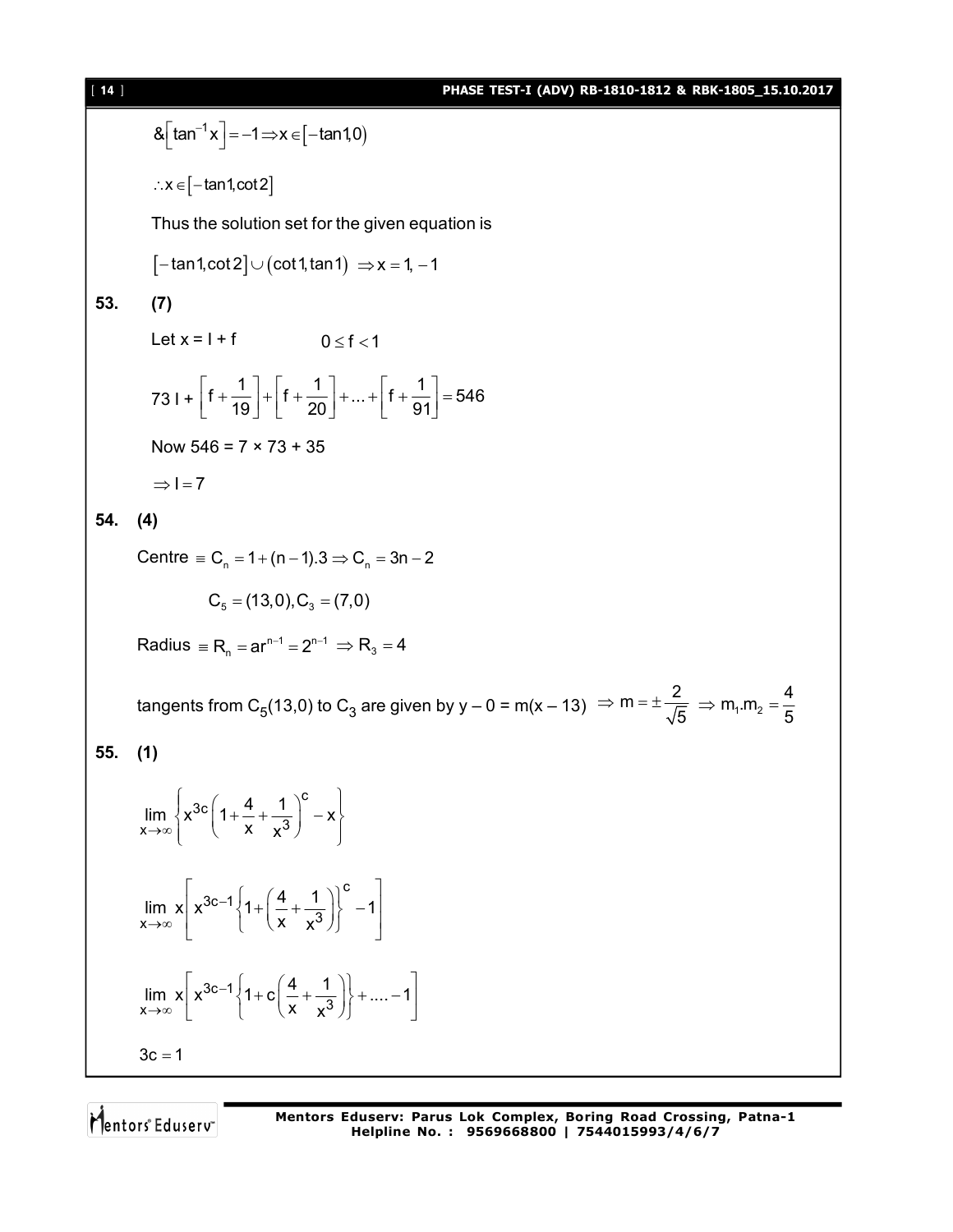### **PHASE TEST-I (ADV) RB-1810-1812 & RBK-1805\_15.10.2017** [ **15** ]

**56. (4)** The equation of circle can be taken as  $(x + r)^2 + (y - r)^2 = r^2$ If it passes through  $(2\alpha,3\beta)$  then  $4\alpha^2 + 9\beta^2 + 4\alpha r - 6\beta r + r^2 = 0$  $\Rightarrow$   $\mathsf{r}^2 + (4\alpha - 6\beta)\mathsf{r} + 4\alpha^2 + 9\beta^2 = 0$  is a quadratic equation in 'r' If radii are  $r_1$  and  $r_2$  of the circles then  $r_1 + r_2 = 6\beta - 4\alpha$ ,  $r_1r_2 = 4\alpha^2 + 9\beta^2$ Now two circles intersect each other orthogonally, therefore  $(r_1 - r_2)^2 + (r_1 - r_2)^2 = r_1^2 + r_2^2$  $\implies r_1^2 + r_2^2 = 4r_1r_2$  $\Rightarrow$   $(6\beta - 4\alpha)^2 = 6(4\alpha^2 + 9\beta^2)$  $\Rightarrow$  2(9 $\beta^2 + 4\alpha^2 - 12\alpha\beta$ ) = 3(4 $\alpha^2 + 9\beta^2$ )  $\Rightarrow$  4 $\alpha^2$  + 9 $\beta^2$  + 24 $\alpha\beta$  = 0  $(2\alpha + 3\beta)^2 = -12\alpha\beta$ 

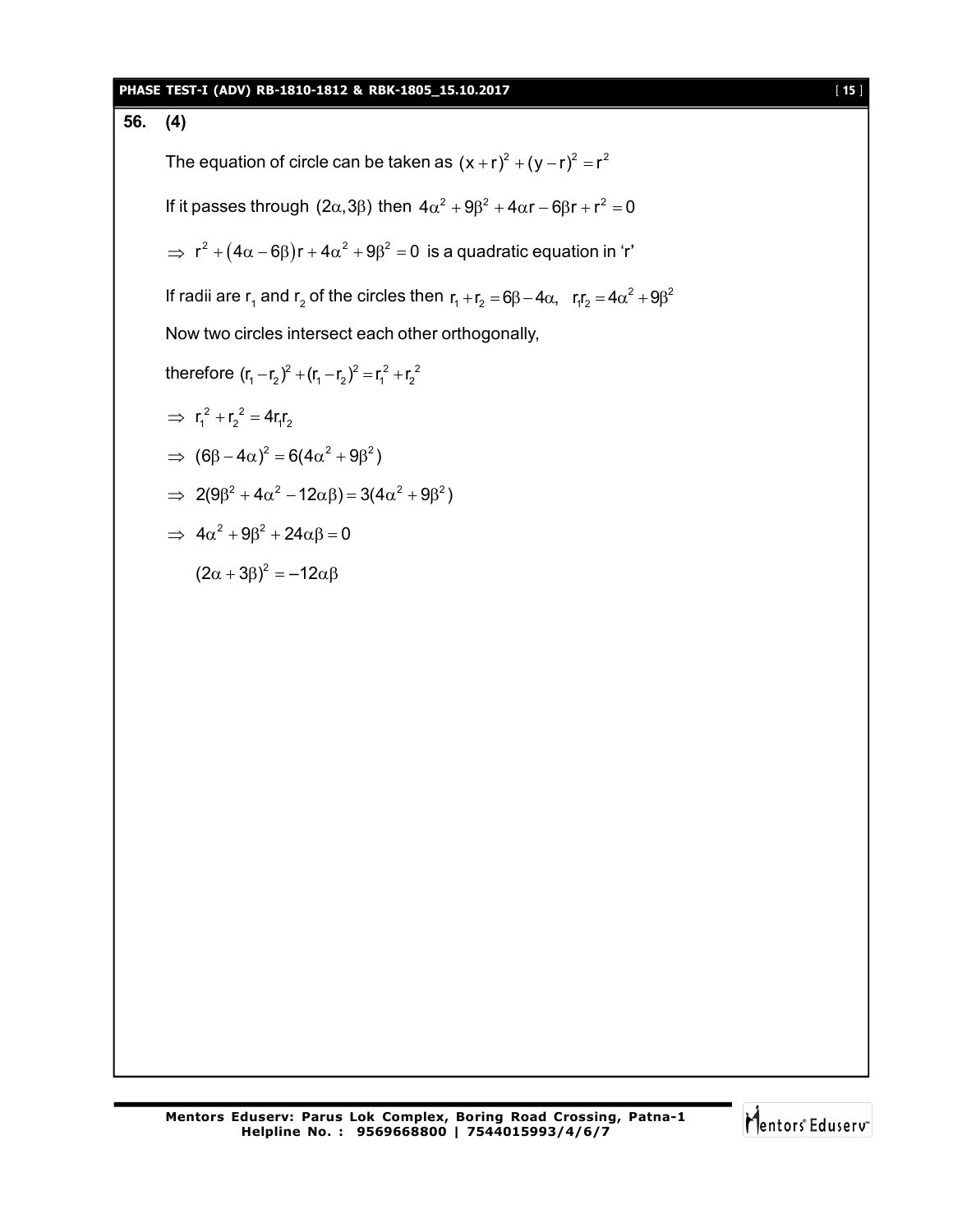| [ 16 ] | PHASE TEST-I (Adv) RB-1810-1812 & RBK-1805_15.10.2017                                                                                                                   |
|--------|-------------------------------------------------------------------------------------------------------------------------------------------------------------------------|
|        | <b>PHYSICS</b>                                                                                                                                                          |
| 57.    | (C)                                                                                                                                                                     |
| 58.    | (C)                                                                                                                                                                     |
|        | Friction between $P$ and $Q$ will retard $P$ (and accelerate $Q$ ) till slipping is stopped                                                                             |
|        | Masses of the blocks are same so                                                                                                                                        |
|        | Retardation of $P =$ acceleration of $Q = \mu g$                                                                                                                        |
|        | $\rightarrow u$ at $t=0$                                                                                                                                                |
|        | Thus $v_p = u - \mu$ gt and $v_q = \mu$ gt                                                                                                                              |
|        | Once slipping is stopped both blocks will move with same velocity $(i.e. \frac{u}{2})$ . Graph (C) depicts this                                                         |
|        | treatment.                                                                                                                                                              |
| 59.    | (A)                                                                                                                                                                     |
|        | Focal length of the convex lens                                                                                                                                         |
|        | $\frac{1}{f} = \left(\frac{\mu_2 - \mu_1}{\mu_1}\right)\left(\frac{1}{R_1} - \frac{1}{R_2}\right)$                                                                      |
|        | $\frac{1}{f} = \left(\frac{1.5-1}{1}\right)\left(\frac{1}{R}-\frac{1}{\infty}\right) = \frac{1}{2R} \Rightarrow f = 2R$                                                 |
|        | So the ray would become parallel to the principal axis after the refraction and fall $\perp^r$ to the mirror<br>and hence would get reflected back along the same path. |
| 60.    | (C)                                                                                                                                                                     |
|        | In the case of minimum deviation, ray inside the prism is parallel to base.                                                                                             |
|        | Therefore, ray is deviated equally from both refracting faces                                                                                                           |
|        | If, $\delta = 34^{\circ}$ , $\delta' = \frac{\delta}{2} = 17^{\circ}$                                                                                                   |
| 61.    | Net force on any charge = $0$ . Force on any charge $Q$ at end                                                                                                          |
|        | $F = K \frac{Q^2}{4x^2} + \frac{KqQ}{x^2} = 0$ . Hence, $q = \frac{-Q}{4}$                                                                                              |
|        | (A)                                                                                                                                                                     |
|        |                                                                                                                                                                         |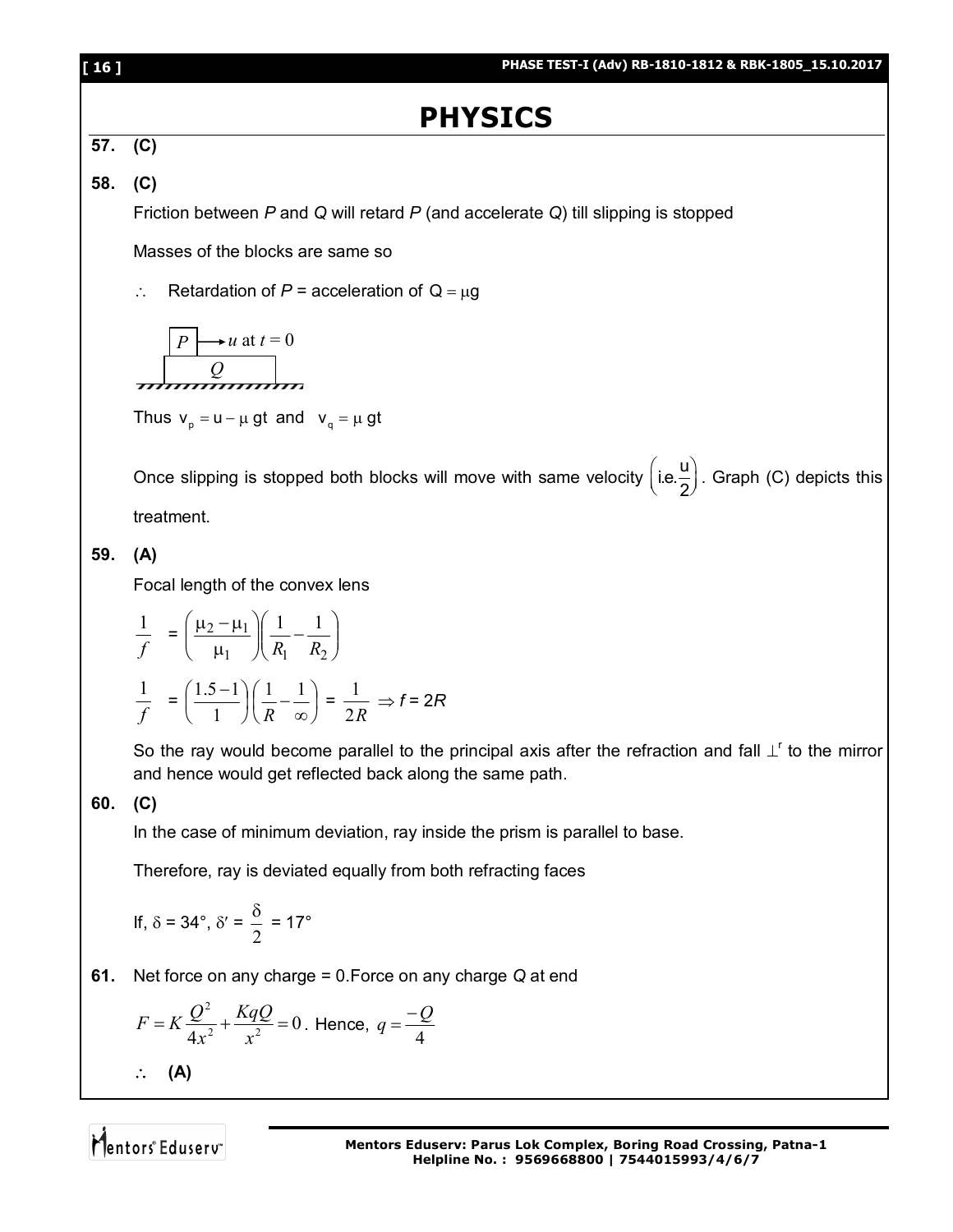### **PHASE TEST-I (Adv) RB-1810-1812 & RBK-1805\_15.10.2017 [ 17 ]**



**Mentors Eduserv: Parus Lok Complex, Boring Road Crossing, Patna-1 Helpline No. : 9569668800 | 7544015993/4/6/7**

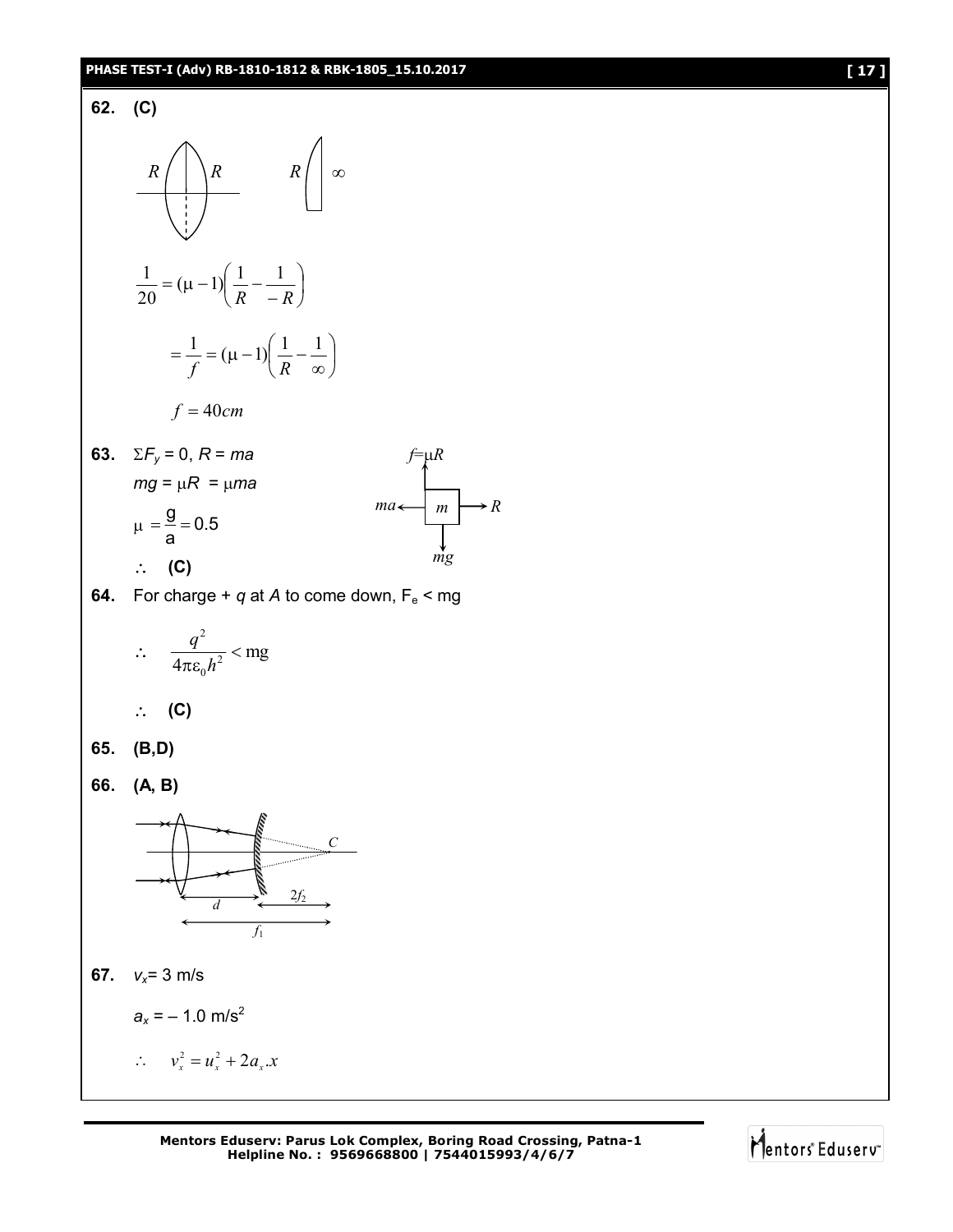# **[ 18 ] PHASE TEST-I (Adv) RB-1810-1812 & RBK-1805\_15.10.2017**

or 
$$
0 = (3)^2 + 2(-1)(x)
$$
 or  $x = 4.5$  m  
\nAlso  $v_x = u_x + a_x t$   
\n $0 = 3 - (1.0)t$  or  $t = 3s$   
\n $y = u_x t + \frac{1}{2} a_x t^2 = 0 + \frac{1}{2} (-0.5)(3)^2 = -2.25$  m  
\nand  $v_y = a_y t = (-0.5)(3) = -1.5$  m/s  
\n $\therefore \vec{v} = v_x \hat{i} + v_y \hat{j} = (0.1.5\hat{j}) = (-1.5\hat{j})$  m/s  
\nand  $\vec{r} = x\hat{i} + y\hat{j} = (4.5\hat{i} - 2.25\hat{j})$ m  
\n $\therefore$  (B) and (C)  
\n88. If the image is real and magnified means object is between *f* and 2*f*.  
\nWhen lens immersed in water focal length,  $f_1 = \frac{(\mu - 1)}{(\mu - 1)} f = 4f$   
\nNow object is between pole and focus so image is virtual and magnified.  
\n $\therefore$  (A) and (C)  
\n89. Friction maximum = 24 N  
\nSo net applied force on *P* is less than  $f_{\text{max}}$ .  
\nHence acceleration is zero and  $T_A = 20$  N,  $T_B = 40$  N  
\nContact force =  $\sqrt{N^2 + (f)^2} = \sqrt{(40)^2 + (20)^2} = 20\sqrt{5}$  N  
\n $\therefore$  (A) (B) (C) and (D)  
\n70.  $F \cos \theta = ma$ ,  $13 \cos \theta = 5$ ,  $\cos \theta = \frac{5}{13}$   
\n $\therefore$  (B)  
\n71.  $F \sin \theta - \mu mg = ma_1$   
\n $13 \times \frac{12}{13} - 0.6 \times 10 = ma_1$  (a<sub>1</sub> = acceleration of the particle with respect to train)  
\n $a_1 = 6$  m/s<sup>2</sup>  
\n $\therefore$  (A)  
\n $\theta = \sqrt{36 + 25} = \sqrt{61}$  m/s<sup>2</sup>

Mentors<sup>e</sup> Eduserv<sup>-</sup>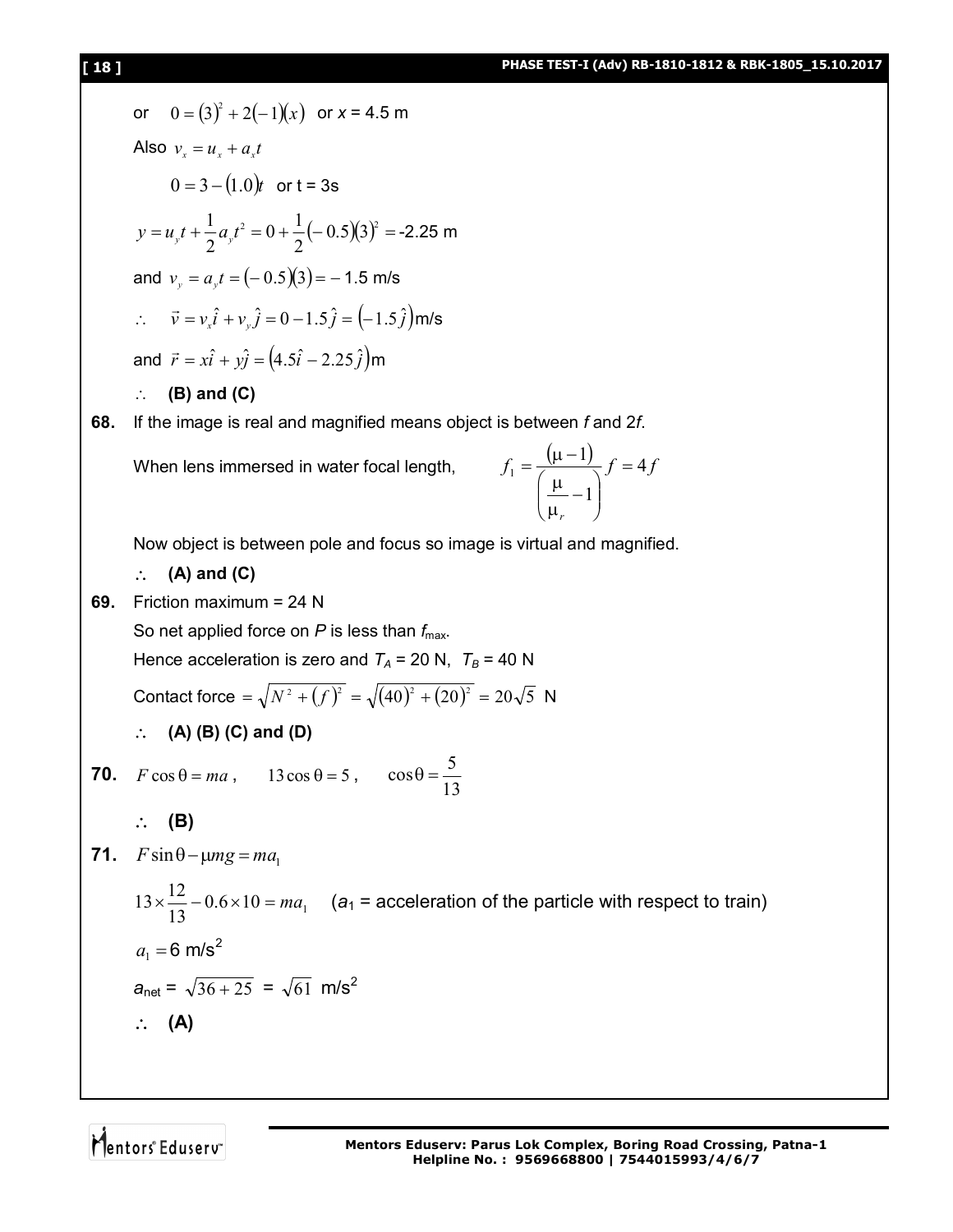# **PHASE TEST-I (Adv) RB-1810-1812 & RBK-1805\_15.10.2017 [ 19 ]**

72. K.E. = 
$$
\frac{1}{2} \times 1 \times 100^2 = 5 \times 10^3
$$
 J  
\n $\therefore$  (A)  
\n73. (A)  
\n75. (A)  
\n $\sqrt{3.5}$   
\n $\sqrt{3.5}$   
\n $\sqrt{3.5}$   
\n $\sqrt{3.5}$   
\nHere  
\n(A)  $\Delta x = d \sin \theta = d \tan \theta = d \times \frac{h}{l}$   
\nFor green light to be missing  
\n $\Delta x = \frac{\lambda_0}{2} \Rightarrow h = \frac{\lambda_d l}{2d}$   
\nfor minimum h, n should be equal to 1  
\nor  $h_{\text{max}} = \frac{\lambda_0 l}{2d} = \frac{5 \times 10^{-7} \times 0.5}{2 \times 10^{-3}} = 1.25 \times 10^{-4} \text{ m}$   
\nHere fringe width  $\beta = \frac{\lambda_0 D}{d} = \frac{5 \times 10^{-7} \times 1}{10^{-3}} = 5 \times 10^{-4} \text{ m}$   
\n74. (B)  
\nIf intensity due to  $S_2$  any point on the screen is,  $I_2 = 4 I_0 \cos^2 \frac{\phi}{2}$ , then intensity due to  $S_1$  at the  
\nsame point  $I_1 = 4I_0 \cos^2 \left(\frac{\phi + \phi_1}{2}\right)$   
\nwhere,  $\phi_1 = \left(\frac{hd}{l}\right) \times \frac{2\pi}{\lambda} = 2 \times \frac{\lambda l}{2d} \times \frac{d}{l} \times \frac{2\pi}{\lambda} = 2\pi$   
\ni.e.  $I_1 = 4I_0 \cos^2 \left(\frac{\phi + 2\pi}{2}\right) = 4I_0 \cos^2 \frac{\phi}{2} = I_2$   
\n $\therefore$  total intensity  $I = I_1 + I_2 = 8I_0 \cos^2 \frac{\phi}{2}$   
\n $\therefore$  minimum distance of maximum from  $O = \frac{B}{2} = 2.5 \times 10^{-4} \text{ m}$ 

**Mentors Eduserv: Parus Lok Complex, Boring Road Crossing, Patna-1 Helpline No. : 9569668800 | 7544015993/4/6/7**

Mentors Eduserv<sup>-</sup>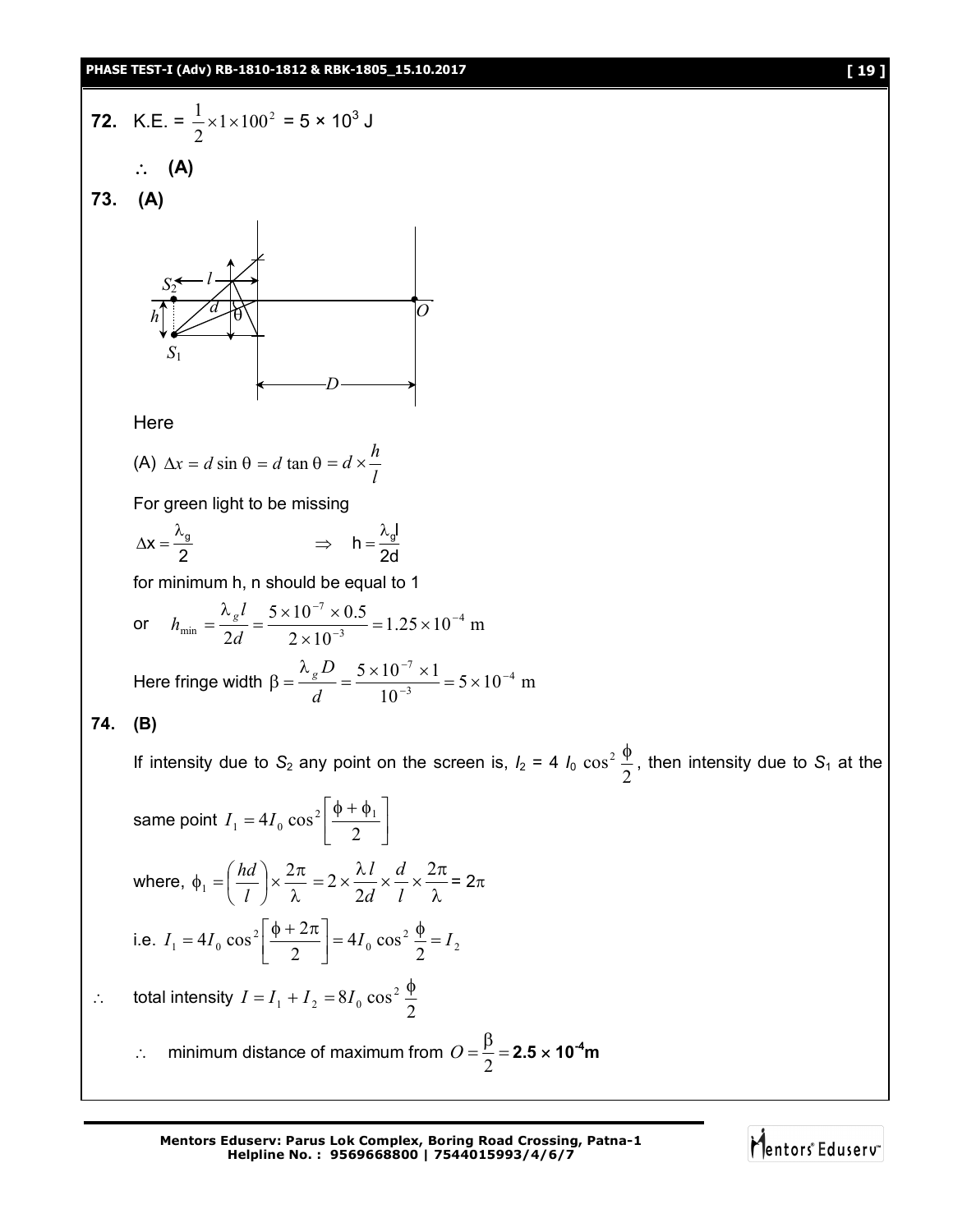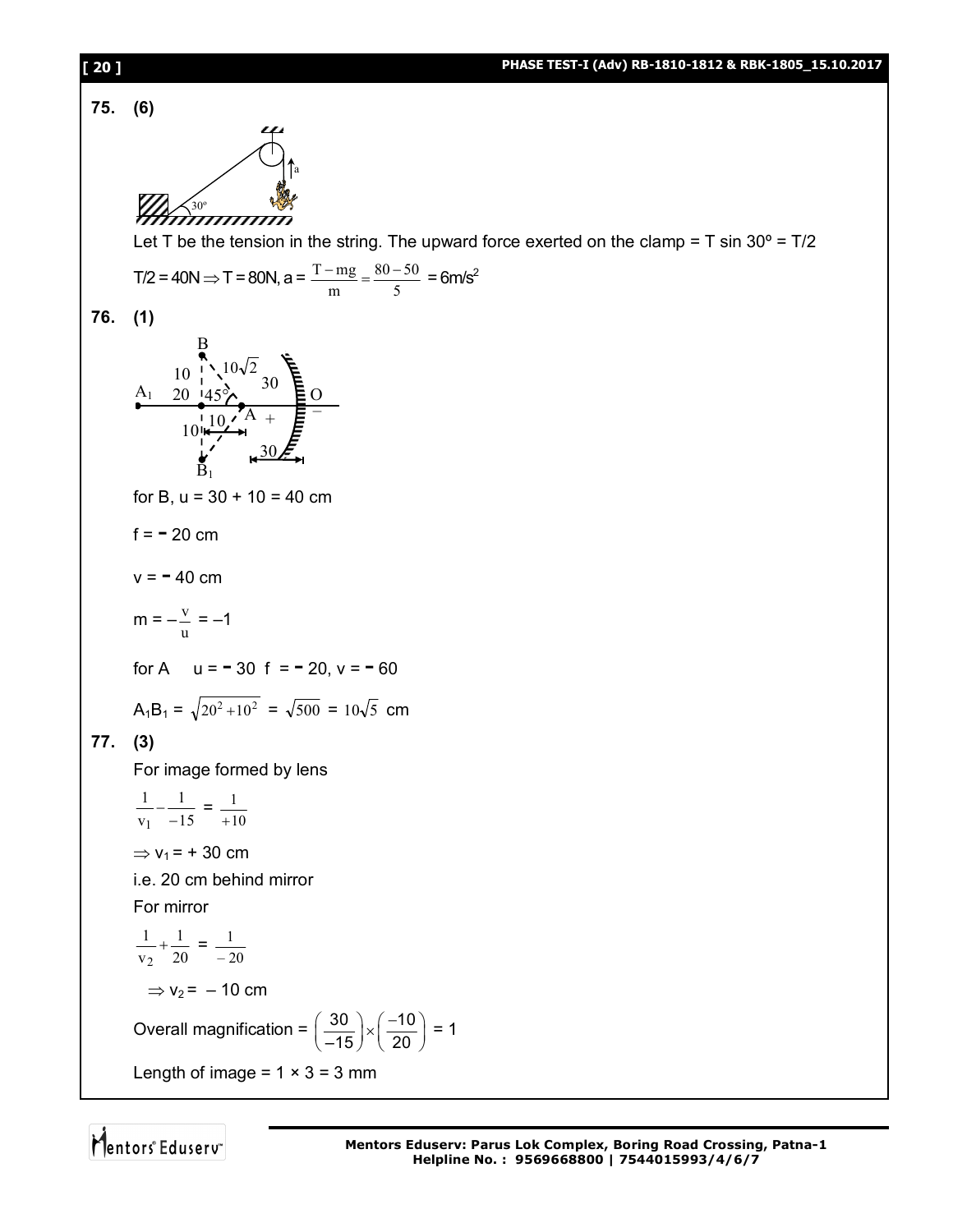**78. (1)**

**79. (2)**

**80. (1)**

 The light escape is confined within a cone of apex angle '2 $\theta_c$ ' where  $\theta_c$  is the critical angle. Imagine a sphere with source of light as its centre and the surface area *abc* is *A*.

here

$$
A = \int_{0}^{\theta_c} 2\pi R^2 \sin \theta \, d\theta = 2\pi R^2 (1 - \cos \theta_c)
$$

$$
= \pi R^2 \qquad \left[ \therefore \theta_c = \sin^{-1} \left( \frac{\sqrt{3}}{2} \right) = 60^{\circ} \right]
$$

 $\begin{bmatrix} 2 & 1 \\ 1 & 1 \end{bmatrix}$ 

 $\setminus$ 

4

$$
\therefore \quad \text{Power transfer} = P \times \frac{A}{4\pi R^2}
$$
\n
$$
= 4 \times \frac{1}{4} = 1 \,\text{W}
$$

L

$$
81. (4)
$$

Here 3<sup>rd</sup> maxima is shifted by 3  $\times$  10<sup>-4</sup> m. It indicates fringe width increases by 1  $\times$  10<sup>-4</sup> m.

 $\rfloor$ 

Hence 
$$
\beta = \frac{\lambda(D + 0.5)}{d} = \frac{\lambda D}{d} + 1 \times 10^{-4}
$$
  
or  $\frac{0.5\lambda}{d} = 1 \times 10^{-4}$  m or  $\lambda = \frac{2 \times 10^{-3} \times 1 \times 10^{-4}}{0.5} = 4 \times 10^{-7}$  m = 400 nm

### **82. (6)**

Let *AS* = *h*

Now, 
$$
\beta = \frac{\lambda D}{d}
$$

In the first case, *d* = 2*h*

$$
\therefore \quad \beta = \frac{\lambda D}{2h} \qquad \qquad \dots (i)
$$

In the second case,  $d = 2 (h + \Delta x)$ , where  $\Delta x =$  shift in the source away from the mirror along AB.

$$
\therefore \quad \beta' = \frac{\lambda D}{2(h + \Delta x)} \quad \dots (ii)
$$

Dividing equation (i) by equation (ii), we have,